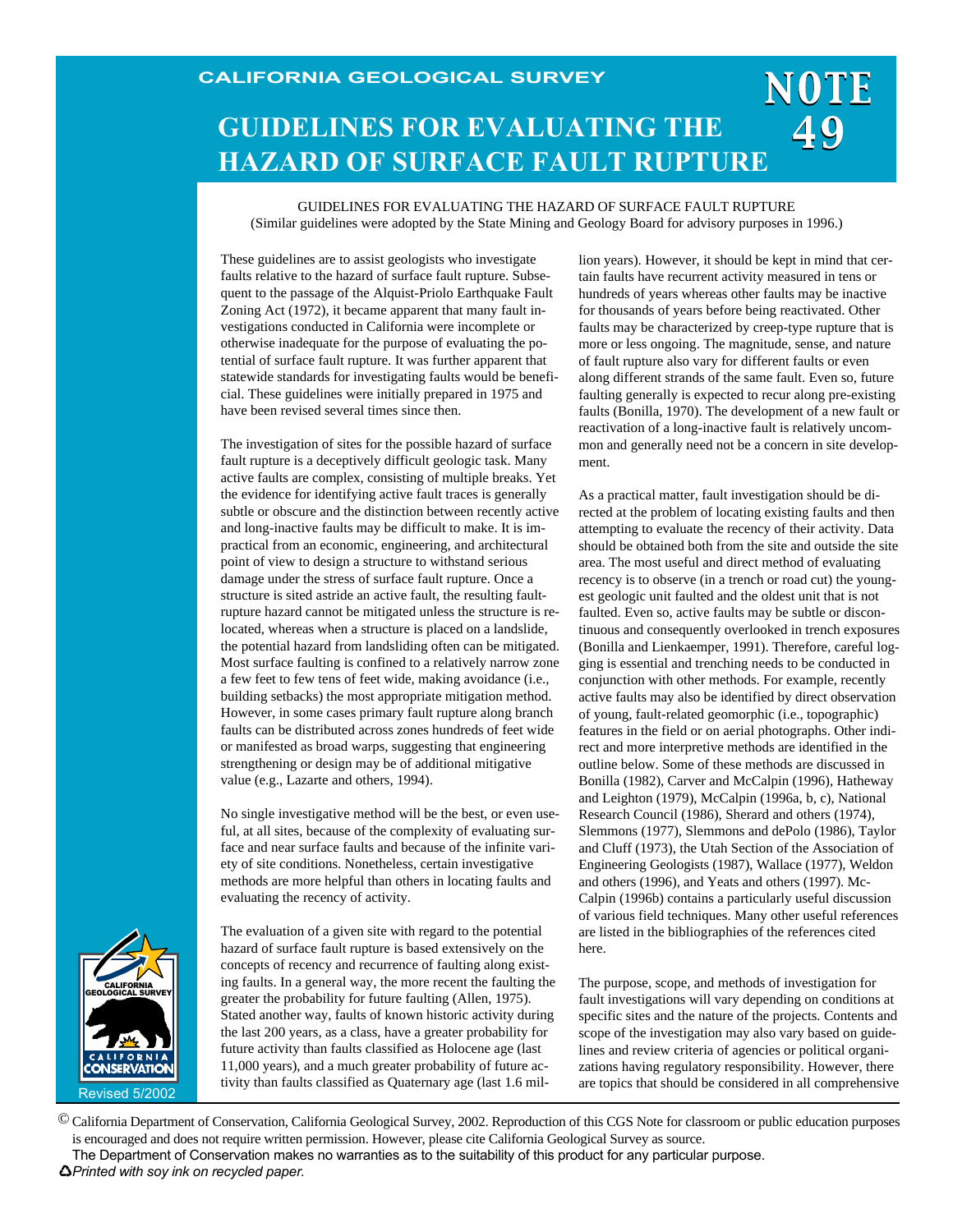fault investigations and geologic reports on faults. For a given site some topics may be addressed in more detail than at other sites because of the difference in the geologic and/or tectonic setting and/or site conditions. These investigative considerations should apply to any comprehensive fault investigation and may be applied to any project site, large or small. Suggested topics, considerations, and guidelines for fault investigations and reports on faults are provided in the following annotated outline. Fault investigations may be conducted in conjunction with other geologic and geotechnical investigations (DMG Notes 42 and 44). Although not all investigative techniques need to be or can be employed in evaluating a given site, the outline provides a checklist for preparing complete and well-documented reports. Most reports on fault investigations are reviewed by local or state government agencies. Therefore it is necessary that the reports be documented adequately and written carefully to facilitate that review. The importance of the review process is emphasized here, because it is the reviewer who must evaluate the adequacy of reports, interpret or set standards where they are unclear, and advise the governing agency as to their acceptability (Hart and Williams, 1978; DMG Note 41).

The scope of the investigation is dependent not only on the complexity and economics of a project, but also on the level of risk acceptable for the proposed structure or development. A more detailed investigation should be made for hospitals, high-rise buildings, and other critical or sensitive structures than for low-occupancy structures such as woodframe dwellings that are comparatively safe. The conclusion drawn from any given set of data, however, must be consistent and unbiased. Recommendations must be clearly separated from conclusions, because recommendations are not totally dependent on geologic factors. The final decision as to whether, or how, a given project should be developed lies in the hands of the owner and the governing body that must review and approve the project.

#### **CONTENTS OF GEOLOGIC REPORTS ON FAULTS**

Suggested topics, considerations, and guidelines for investigations and reports

The following topics should be considered and addressed in detail where essential to support opinions, conclusions, and recommendations, in any geologic report on faults. It is not expected that all the topics or investigative methods would be necessary in a single investigation. In specific cases it may be necessary to extend some of the investigative methods well beyond the site or property being investigated. Particularly helpful references are cited parenthetically below.

- I. Text
	- A. Purpose and scope of investigation; description of proposed development.
	- B. Geologic and tectonic setting. Include seismicity and earthquake history.
	- C. Site description and conditions, including dates of site visits and observations. Include information on geo logic units, graded and filled areas, vegetation, existing structures, and other factors that may affect the choice of investigative methods and interpretation of data.
	- D. Methods of investigation.
		- 1. Review of published and unpublished literature, maps, and records concerning geologic units, faults, ground-water barriers, and other factors.
- 2. Stereoscopic interpretation of aerial photographs and other remotely sensed images to detect faultrelated topography (geomorphic features), vegetation and soil contrasts, and other lineaments of possible fault origin. The area interpreted usually should extend beyond the site boundaries.
- 3. Surface observations, including mapping of geologic and soil units, geologic structures, geomorphic features and surfaces, springs, deformation of engineered structures due to fault creep, both on and beyond the site.
- 4. Subsurface investigations.
	- a. Trenching and other excavations to permit detailed and direct observation of continuously exposed geologic units, soils, and structures; must be of adequate depth and be carefully logged (Taylor and Cluff, 1973; Hatheway and Leighton, 1979; McCalpin, 1996b).
	- b. Borings and test pits to permit collection of data on geologic units and ground water at specific locations. Data points must be sufficient in number and spaced adequately to permit valid correlations and interpretations.
	- c. Cone penetrometer testing (CPT) (Grant and others, 1997; Edelman and others, 1996). CPT must be done in conjunction with continuously logged borings to correlate CPT results with on-site materials. The number of borings and spacing of CPT soundings should be sufficient to adequately image site stratigraphy. The existence and location of a fault based on CPT data are interpretative.
- 5. Geophysical investigations. These are indirect methods that require a knowledge of specific geo logic conditions for reliable interpretations. They should seldom, if ever, be employed alone without knowledge of the geology (Chase and Chapman, 1976). Geophysical methods alone never prove the absence of a fault nor do they identify the recency of activity. The types of equipment and techniques used should be described and supporting data presented (California Board of Registration for Geologists and Geophysicists, 1993).
	- a. High resolution seismic reflection (Stephenson and others, 1995; McCalpin, 1996b).
	- b. Ground penetrating radar (Cai and others, 1996).
	- c. Other methods include: seismic refraction, magnetic profiling, electrical resistivity, and gravity (McCalpin, 1996b).
- 6. Age-dating techniques are essential for determining the ages of geologic units, soils, and surfaces that bracket the time(s) of faulting (Pierce, 1986; Birkeland and other, 1991; Rutter and Catto, 1995; McCalpin, 1996a).
	- a. Radiometric dating (especially 14C).
	- b. Soil-profile development.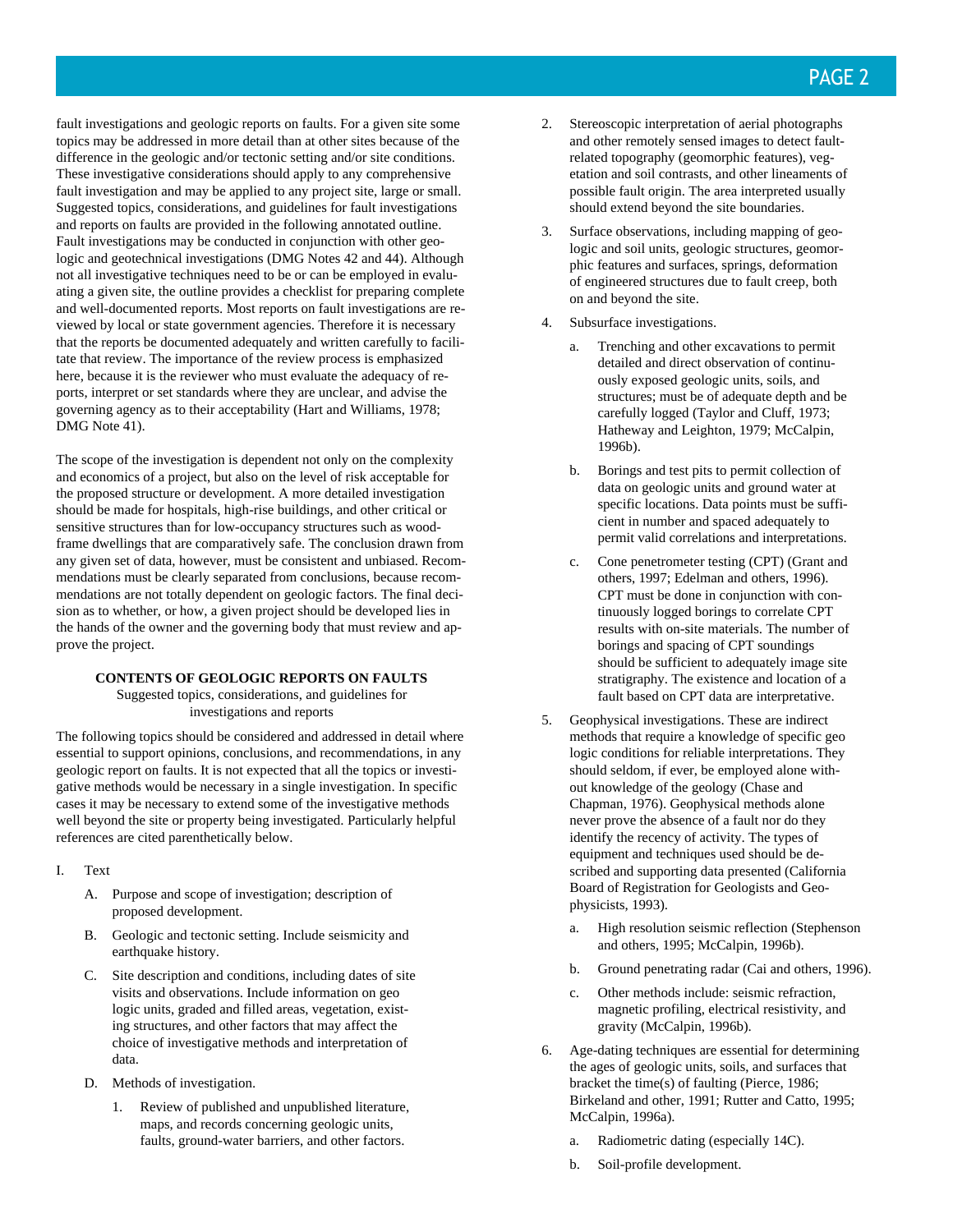- c. Rock and mineral weathering.
- d. Landform development.
- e. Stratigraphic correlation of rocks/minerals/fossils.
- f. Other methods artifacts, historical records, tephrochronology, fault scarp modeling, thermoluminescence, lichenometery, paleomagnetism, dendrochronology, etc.
- 7. Other methods should be included when special conditions permit or requirements for critical structures demand a more intensive investigation.
	- a. Aerial reconnaissance overflights.
	- b. Geodetic and strain measurements.
	- c. Microseismicity monitoring.
- E. Conclusions.
	- 1. Location and existence (or absence) of hazardous faults on or adjacent to the site; ages of past rupture events.
	- 2. Type of faults and nature of anticipated offset, including sense and magnitude of displacement, if possible.
	- 3. Distribution of primary and secondary faulting (fault zone width) and fault-related deformation.
	- 4. Probability of or relative potential for future surface displacement. The likelihood of future ground rupture seldom can be stated mathematically, but may be stated in semiquantitative terms such as low, moderate, or high, or in terms of slip rates determined for specific fault segments.
	- 5. Degree of confidence in and limitations of data and conclusions.
- F. Recommendations.
	- 1. Setback distances of proposed structures from hazardous faults. The setback distance generally will depend on the quality of data and type and complexity of fault(s) encountered at the site. In order to establish an appropriate setback distance from a fault located by indirect or interpretative methods (e.g., borings or cone penetrometer testing), the area between data points also should be considered underlain by a fault unless additional data are used to more precisely locate the fault. State and local regulations may dictate minimum distances (e.g., Section 3603 of California Code of Regulations in Appendix B in Hart and Bryant, 1997).
	- 2. Additional measures (e.g., strengthened foundations, engineering design, flexible utility connections) to accommodate warping and distributive deformation associated with faulting (Lazarte and others, 1994).
	- 3. Risk evaluation relative to the proposed development.
	- 4. Limitations of the investigation; need for additional studies.
- II. References.
	- A. Literature and records cited or reviewed; citations should be complete.
	- B. Aerial photographs or images interpreted list type, data, scale, source, and index numbers.
	- C. Other sources of information, including well records, personal communications, and other data sources.
- III. Illustrations these are essential to the understanding of the report and to reduce the length of text.
	- A. Location map identify site locality, significant faults, geographic features, regional geology, seismic epicenters, and other pertinent data; 1:24,000 scale is recommended. If the site investigation is done in compliance with the Alquist-Priolo Act, show site location on the appropriate Official Map of Earthquake Fault Zones.
	- B. Site development map show site boundaries, existing and proposed structures, graded areas, streets, exploratory trenches, borings geophysical traverses, locations of faults, and other data; recommended scale is 1:2,400 (1 inch equals 200 feet), or larger.
	- C. Geologic map show distribution of geologic units (if more than one), faults and other structures, geomorphic features, aerial photo graphic lineaments, and springs; on topographic map 1:24,000 scale or larger; can be combined with  $III(A)$  or  $III(B)$ .
	- D. Geologic cross sections, if needed, to provide threedimensional picture.
	- E. Logs of exploratory trenches and borings show details of observed features and conditions; should not be generalized or diagrammatic. Trench logs should show topographic profile and geologic structure at a 1:1 horizontal to vertical scale; scale should be 1:60 (1 inch  $=$  5 feet) or larger.
	- F. Geophysical data and geologic interpretations.
- IV. Appendix: Supporting data not included above (e.g., water well data, photographs, aerial photographs).
- V. Authentication: Investigating geologist's signature and registration number with expiration data.

#### **REFERENCES**

- Allen, C.R., 1975, Geologic criteria for evaluating seismicity: Geological Society of America Bulletin, v. 86, p. 1041-1056.
- Birkeland, P.W., Machette, M.N., and Haller, K.M., 1991, Soils as a tool for applied Quaternary geology: Utah Geological and Mineral Survey Miscellaneous Publication 91-3, 63 p.
- Bonilla, M.G., 1970, Surface faulting and related effects, in Wiegel, R.L., editor, Earthquake Engineering, Prentice-Hall, Inc., Englewood Cliffs, New Jersey, p. 47-74.
- Bonilla, M.G., 1982, Evaluation of potential surface faulting and other tectonic deformation: U.S. Geological Survey Open-File Report 82-732, 58 p.
- Bonilla, M.G. and Lienkaemper, J.J., 1991, Factors affecting the recognition of faults in exploratory trenches: U.S. Geological Survey Bulletin 1947, 54 p.
- Cai, J., McMecham, G.A., and Fisher, M.A., 1996, Application of ground-penetrating radar to investigation of near-surface fault properties in the San Francisco bay region: Bulletin of the Seismological Society of America, v. 86, p. 1459-1470.
- California Department of Conservation, Division of Mines and Geology DMG Notes:
- \* DMG Note 41 General guidelines for reviewing geologic reports, 1998.
- \* DMG Note 42 Guidelines for geologic/seismic reports, 1986.